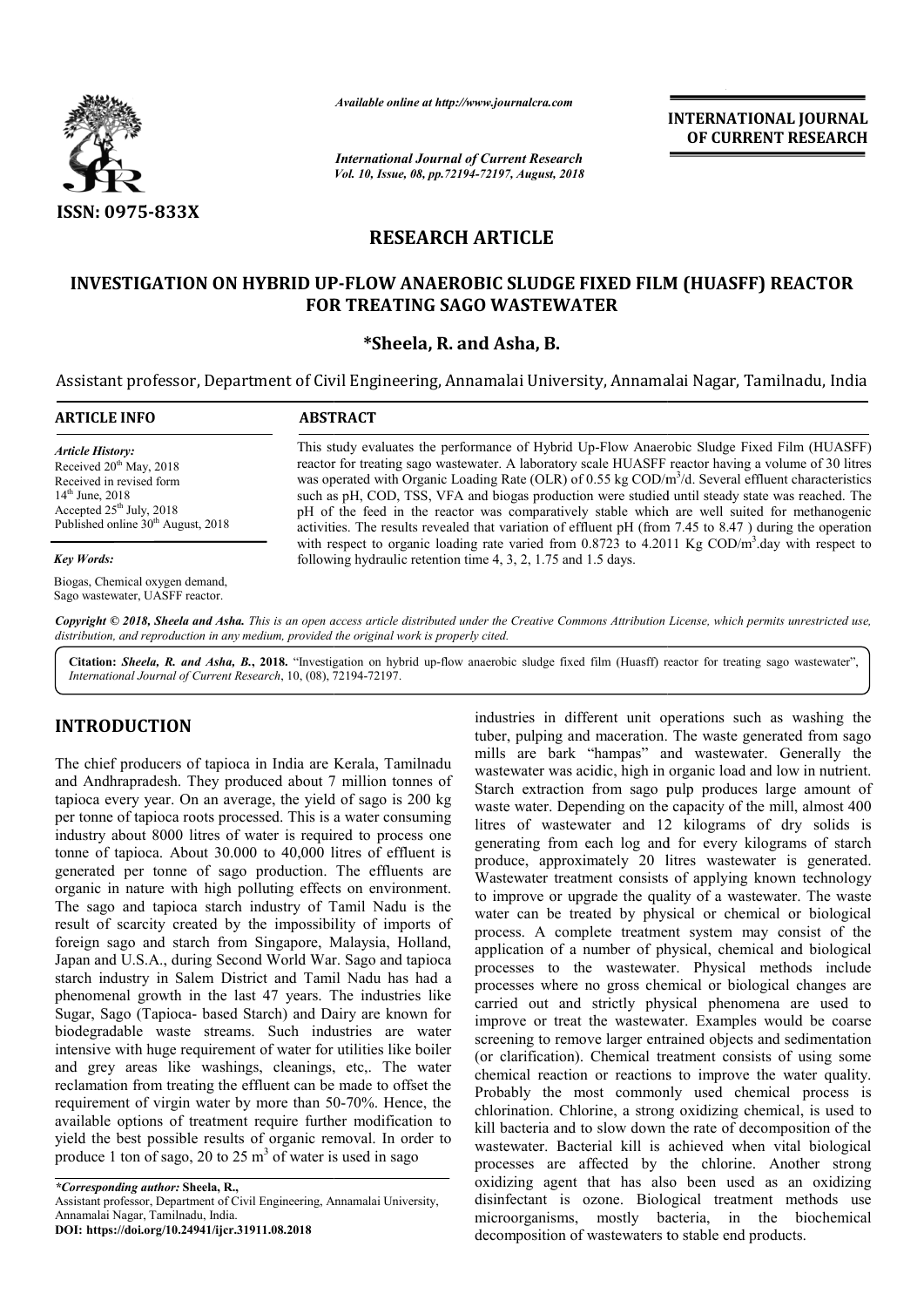More microorganisms, or sludge, are formed and a portion of the waste is converted to carbon dioxide, water and other end products. Generally, biological treatment methods can be divided into aerobic and anaerobic methods, based on availability of dissolved oxygen. Aerobic treatment processes take place in the presence of air and utilize those microorganisms (also called aerobes), which use molecular/free oxygen to assimilate organic impurities i.e. convert them in to carbon dioxide, water and biomass. The Anaerobic treatment processes, on other hand take place in the absence of air (and thus molecular/free oxygen) by those microorganisms (also called anaerobes) which do not require air (molecular/free oxygen) to assimilate organic impurities. The final products of organic assimilation in anaerobic treatment are methane and carbon dioxide gas and biomass. Anaerobic process is a biological process carried out in the absence of oxygen for the stabilization of organic materials by conversion to methane and inorganic end products such as carbon-dioxide and ammonia. The volumetric load (COD load per  $m<sup>3</sup>$  active volume per day) in an anaerobic reactor is typically 5 to 10 times higher than aerobic wastewater purification. Sludge growth in an anaerobic reactor is 4-5 times lower than in an aerobic system. If the anaerobic sludge is not fed, it will hibernate, which means longer periods without food can be spanned without excessive sludge mortality. The system will almost immediately become active after re-start. The encountered organic pollutant is converted into biogas with a high energetic value.

Najafpour *et al.,* (2006) studied the treatment of Palm oil mill effluent in upflow anaerobic sludge fixed film (UASFF) reactor with tabular flow behavior, to shorten the start up at low HRT. The reactor was operated at 38°C and HRT of 1.5 and 3 days and OLR was increased from 2.63 to 23.15 g CODS/L.d Granulation was observed within 20 days and the size of granules was reached to 2 mm. High COD removal efficiencies of 89 and 97% of HRT of 1.5 and 3 days were achieved respectively. A methane yield of 0.346 L CH4 /g COD removed when the highest OLR was obtained. The SVI at 15, 35 and 55 cm were 16.9 37.9 and 117 mL/.g respectively. Deshannavar *et al.*, (2012) designed a laboratory scale upflow<br>anaerobic fixed-bed reactor (UAF-B) packed with anaerobic fixed-bed reactor (UAF-B) packed with polypropylene pall rings as packing media for treating dairy industry effluent. UAF-B was used to treat dairy effluent at a hydraulic retention time (HRT) of 12 hours and at different organic loading rates (OLRs). It was observed that chemical oxygen demand (COD), removal efficiency and biogas production rates increased with increase in OLR and the average COD removal efficiency of 87% and maximum biogas production of 9.8 l/d was achieved. The study clearly indicates that UAF-B was feasible to treat dairy industry wastewater. Nazila Samimi Tehrani *et al.,* (2015) stated that the hybrid system seems to be much faster than the conventional digester and even with up-flow anaerobic sludge bed. Treatability of the samples at various HRTs of 12, 24, 36 and 48 h was evaluated in the fabricated bioreactor. COD removal was examined at two different temperatures (24 and 40 °C). Maximum COD removal (80%) was obtained at HRT of 48 h, OLR of 25.85 g COD/Ld and constant temperature of 40 °C. Maximum biogas production was 2.40 (Ld) was obtained at HRT of 48 h, OLR of 32.60 (g COD/Ld) and constant temperature of 40 °C. Effluent pH was increased when HRT increased from 12 to 48 h. The optimum pH for anaerobic microbes was obtained at HRT of 48 h that it is shown a decreasing organic acid and increasing of COD removal. When bioreactor temperature increased from 24 to 40 °C, the COD

removal and biogas production significantly increased. The conventional UASB reactor having long duration for start-up period but in the UASFF bioreactor with tubular flow behaviour having the short start-up period at low HRT (Najafpour 2008). The efficiency of hybrid reactor is more when compared to the conventional UASB reactor. The sludge blanket acted as a filter for removing the suspended solids from the wastewater and the major proportion of COD removal was due to the soluble and not suspended COD. The immobilization of the biomass in the support materials had an important role in reducing the influent COD because they created a good media for methanogenic bacteria on their surface (Seyyed *et al.,* 2015).

## **MATERIALS AND METHODS**

The HUASFF reactor was made up of a plexi glass column with an internal diameter of 15 cm and a height of 180 cm. The total volume of the reactor was 30 litres and the working volume was 28 litres (excluding head space). The column consisted of three compartments; bottom, middle and top. The bottom part of the column, with a height of 111.4 cm was operated as a UASB reactor whereas the middle part of the column with a height of 40.2 cm was operated as a fixed film reactor. The top part of the bioreactor served as a gas–liquid– solid separator. The middle section of the column was packed with fujinospirals with the size of 26mm. The specific surface area of the packing material was 500  $m^2/m^3$  with a void space of 87%. The purpose of the top section (i.e. the gas–liquid– solid separator) of the reactor was to allow separation of the biogas and washed out solids from the liquid phase. An inverted funnel shaped gas separator was used to conduct the biogas to the gas collector tank. A gas sampling port was provided in the connecting tubing for the determination of biogas composition. The design features of HUASFF reactor is given in Table 1. The schematic diagram of Upflow Anaerobic Sludge Fixed Film Reactor is shown in Fig.1.



**Fig. 1. Experimental Setup of Hybrid Up-flow Anaerobic Sludge Fixed Film Reactor**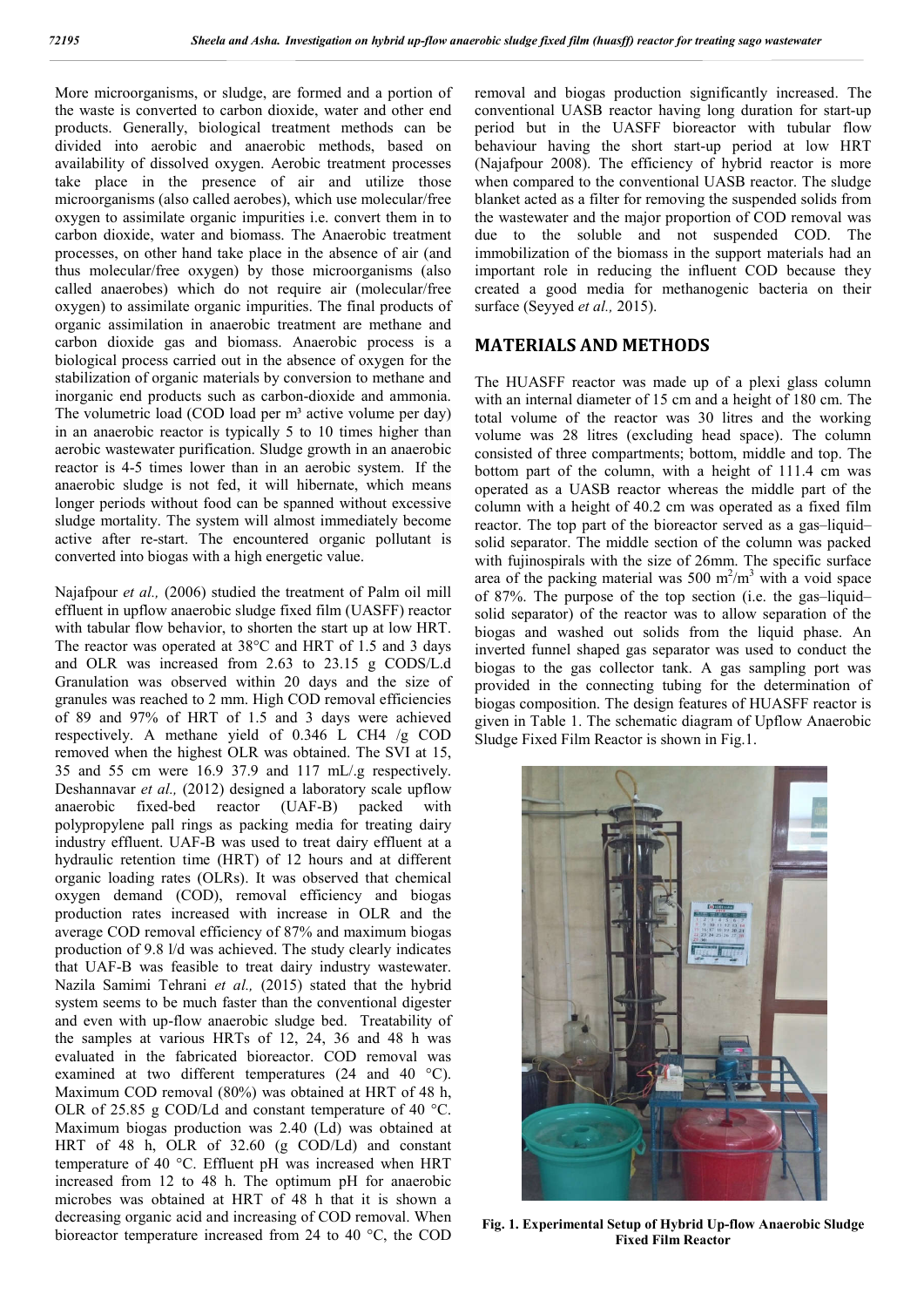| Measurements    |
|-----------------|
| 30              |
| 180             |
| 168             |
| 15              |
| 15              |
| 3 & 12          |
| 10              |
|                 |
| $PP - 30$ Model |
|                 |

**Table 1. Specification of HUASFF reactor**

|  |  | Table 2. Physiochemical analysis of Sago wastewater |
|--|--|-----------------------------------------------------|
|  |  |                                                     |

| S.No | Parameters                   | Sample 1 | Sample 2 | Sample 3 | Average value | Standard IS-10500 |
|------|------------------------------|----------|----------|----------|---------------|-------------------|
| 1.   | pН                           | 7.65     | 6.81     | 7.73     | 7.39          | $6.5 - 8.5$       |
| 2.   | Total solids, mg/l           | 1650     | 1800     | 1850     | 1766          | 2000              |
| 3.   | Total suspended solids, mg/l | 750      | 800      | 850      | 800           | 100               |
| 4.   | Total dissolved solids, mg/l | 900      | 1000     | 1000     | 966           | 500 - 2000        |
| 5.   | BOD $@20 \square C$ , mg/l   | 1750     | 1850     | 1810     | 1803          | 30                |
| 6.   | COD, mg/l                    | 3100     | 3280     | 3150     | 3176          | 250               |
| 7.   | Chlorides, mg/l              | 490      | 496      | 492      | 493           | 250 - 1000        |
| 8.   | Turbidity, NTU               | 95.0     | 97.0     | 98.0     | 96.6          | $1 - 5$           |
| 9.   | Phosphate ,mg/l              | 0.793    | 0.802    | 0.795    | 0.796         | 5.0               |
| 10.  | Nitrate, mg/l                | 0.127    | 0.122    | 0.122    | 0.123         | 45-100            |
| 11.  | Calcium, mg/l                | 30.10    | 30.55    | 31.20    | 30.61         | 75-200            |
| 12.  | Lithium, mg/l                | 0.23     | 0.25     | 0.23     | 0.24          | 0.70              |
| 13.  | Sodium, mg/l                 | 64.13    | 65.01    | 64.57    | 64.57         | 20                |

In anaerobic reactor, the microbial support media is made from synthetic material, especially using polymers have been used predominantly at present PVC based support media is used. The PVC spiral packing media is commercially known as Fujino PVC spirals, comprises of numerous windings or Sshaped portions. The specific surface area of the above media is ten times more than the conventional media. Spirals permitted extremely high loading rates with high efficiency and provided significantly to the mass transfer performance. Fujinospirals is shown in the Fig. 2.



**Fig.2. Fujinospirals**

The experiment was carried out on two major operating parameters viz., influent flow rate and influent COD. The dependent variables of the operating parameters are hydraulic retention time and organic loading rate. The experiment was conducted with Sago effluent. The observations were made on operating the model on continuous mode for the following parameters Influent COD, mg/l, Effluent COD, mg/l and Volume of gas collection,  $m<sup>3</sup>$ .

The experimental operating conditions and observations are correlated and interpretations on Hydraulic loading rate  $m^3/m^2$ / day, Organic loading rate, kg COD/m<sup>2</sup>/day and Biogas generation,  $m<sup>3</sup>$  per kg COD removal were made to enumerate the performance of the model.

#### **RESULTS AND DISCUSSION**

**Characteristics of raw sago effluent:** The Characterization of sago effluent indicates that effluents are very acidic in nature and it is highly biodegradable because of its high organic content. The physiochemical parameters like pH, Total Suspended Solids, Total Dissolved Solids, Biological Oxygen demand, Chemical Oxygen Demand, Oil and Grease and Chlorides are presented in Table 2.

#### **Startup Process**

The start-up period is considered as the period taken for stable operation to be achieved. In addition, operating temperature is prominent during start-up. In this work, the treatment operation was carried out in the laboratory where the operating temperature varied from  $25^{\circ}$  C –  $35^{\circ}$  C (mesophilic range). The start-up stage of the process was began by continuous feeding of the reactor with an initial influent COD concentration of 480 mg/l with a HRT of 24 h and consequently organic loading rate of 0.551Kg COD/m<sup>3</sup>/day which is remarkably a low value. The COD removal rate during first two days was low in the range of 30% to 40%. The low efficiency in removal at the beginning of the process is due to the biomass adaptation in the new environment. The reactor achieved at steady state conditions during the period of  $7<sup>th</sup>$  day to  $14<sup>th</sup>$  day with a COD removal efficiency of 90% (Fig. 3). It is difficult to maintain the effective number of useful microorganisms in the system (BAL *et al.,* 2001). The pH is an important factor to control the digestion process in the anaerobic reactors. The methane forming microorganisms can survive in a condition with pH values ranging between 6.6 and 7.6 (Ritmann and Mc cardy P.L 2001)., although stability may be achieved in the formation